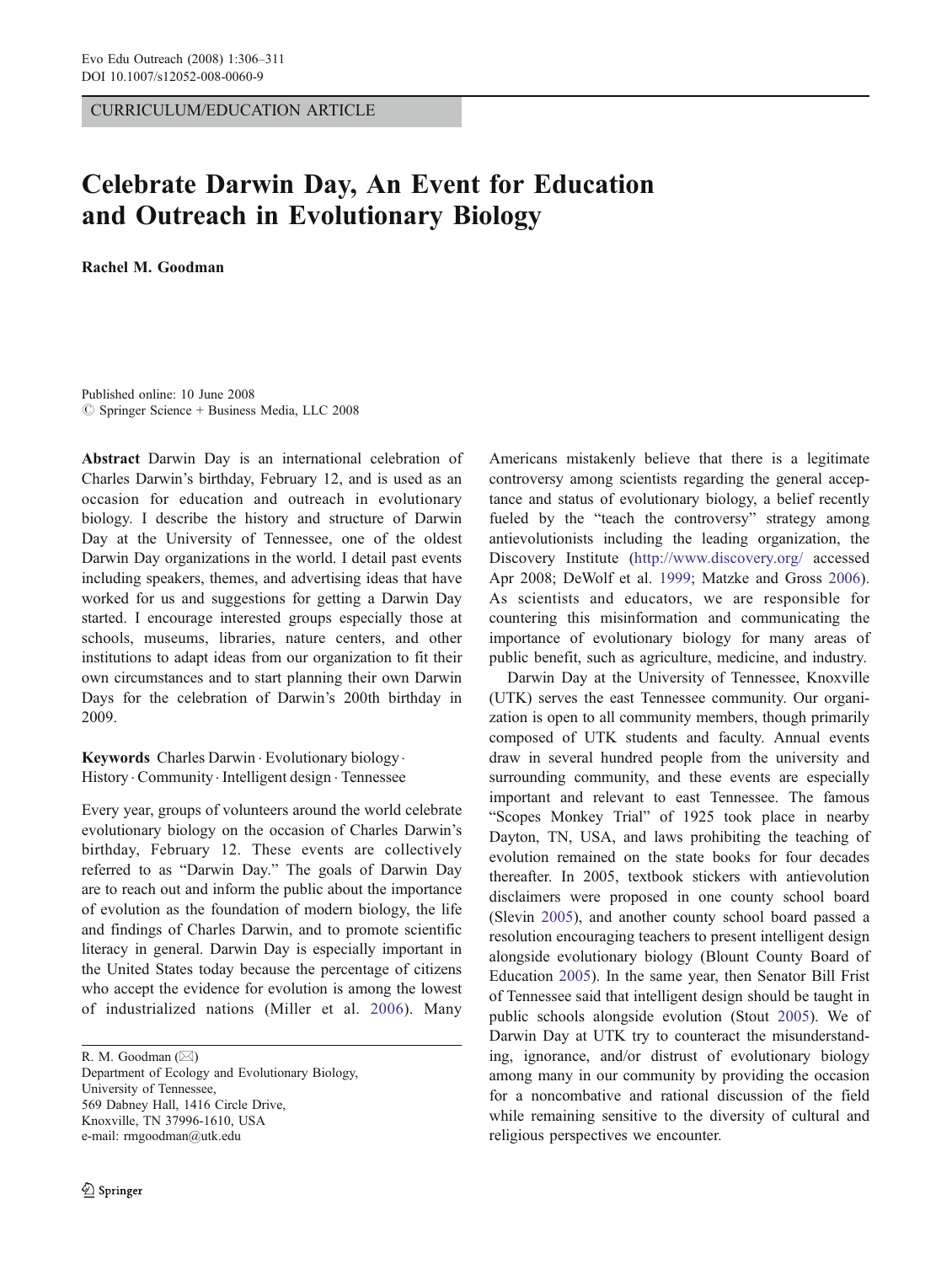#### History of Darwin Day at UTK

Since Darwin's death in 1882, there have been many organized celebrations of his contributions to evolution, including a celebration of his 100th birthday by the New York Academy of Sciences in 1909 and "Phylum Feasts," wherein food items encompass all living phyla, beginning in the 1970s (Anon [1909;](#page-5-0) Schueler accessed Jan [2008\)](#page-5-0). A week-long "Darwin Festival" has been ongoing at Salem State College in Massachusetts since 1980 (Darwin Festival accessed Jan [2008](#page-5-0)), and the Stanford Humanists student group and Humanist Community began a series of events in 1995 which continued on to become a Darwin Day celebration (The Humanist Community; [http://www.](http://www.darwinday.org/englishL/home/2007.php) [darwinday.org/englishL/home/2007.php;](http://www.darwinday.org/englishL/home/2007.php) accessed Jan 2008). The first Darwin Day at UTK was organized independently of the other events in 1997 by Dr. Massimo Pigliucci, then Assistant Professor in the Department of Ecology and Evolutionary Biology (EEB). When he moved on to Stony Brook University in 2004, the event came to be organized mostly by graduate students and continues to be regularly housed under EEB.

In 1997, the first Darwin Day consisted of an information booth, a film series at the UTK library, a book display in the campus bookstore, initiation of the organization's webpage, and a keynote address by Dr. Douglas Futuyma on "Evolution, Science, and Society." Since that time, our events have grown to include multiple speakers, panel discussions on issues, radio interviews, essay contests, distribution of merchandise and informational materials promoting evolution, and workshops for local area teachers. Darwin Day and related events have sprung up all over the world, and in 2007, the International Darwin Day Celebration website listed over 800 such events ([http://www.darwinday.](http://www.darwinday.org/englishL/home/2007.php) [org/englishL/home/2007.php](http://www.darwinday.org/englishL/home/2007.php), accessed Jan 2008). These took place on every continent except Antarctica, though the vast majority occurred in the United States (725 events). The Discovery Institute has responded to the growing popularity of Darwin Day by sponsoring and advertising counter-events on the official Darwin Day Celebration website (seemingly to confuse potential attendees) as well as their own website, <http://www.discovery.org> (accessed Apr 2008). Also, their criticisms of Darwin Day and evolutionary biology have been publicized with the recent book Darwin Day In America: How Our Politics and Culture Have Been Dehumanized in the Name of Science by John West, a senior fellow at the Discovery Institute (West [2007\)](#page-5-0).

Each year, our Darwin Day group plans our main events for several days on or around February 12, according to the UTK academic schedule. Recently, we have had a different theme each year, with speakers and movies that correspond to the theme (Table [1](#page-2-0)). The message and membership of the group in its early years were perceived as antagonistic to some Christian faiths. Unfortunately, Darwin Day events in general may be perceived as such, regardless of their content or sponsorship. In recent years, we have moved increasingly towards a noncombative approach that is sensitive to diverse groups, culminating in the theme of "Science and Religion" in 2006. Events included presentations by Rev. Michael Dowd on campus and at churches of the United Church of Christ and the Unitarian Universalist Church, and a teachers' workshop at a the Unitarian Church. We discussed the diversity of religious denominations that do not find any conflict with evolution and stressed that science is not meant to interfere with or dictate religious beliefs. Our group has also changed our name from the original "Tennessee Darwin Coalition" to a more neutralsounding "Darwin Day at the University of Tennessee," and recently, we have stopped displaying older merchandise containing the Darwin fish with legs (humorous to many but an unnecessary co-opting of a religious symbol). Importantly, the board of directors reminds participants and volunteers before all events to respect diverse opinions, to present only the science and not their personal religious beliefs, and to remain calm and polite in all discussions. Negative and aggressive responses from the community have toned down over the years, which we believe is in response to our noncombative approaches. Our speakers still receive challenging questions and students express opposing opinions in follow-up essays for classes, but the general tone is one of respectful and open discussion.

Although we are consistently housed, funded, and logistically supported through the EEB department at UTK, we receive wonderful support from many other departments, programs, and offices in the university (see Acknowledgements). While merchandise sales bring in some money, we primarily-fund raise at the university through letters from our faculty representative and current student president. We have no fees for membership, distribute information through a free list serve, maintain free and inclusive public events, and have charged either nothing or a small fee to cover materials for our teacher workshops.

### Typical Events during Darwin Day at UTK

Keynote and Academic Lectures Our guest speaker always gives a keynote lecture intended for a general public audience and often also gives a more technical seminar on a similar theme during the daytime for the academic oncampus audience. In some years, we have had multiple guest speakers over a period of days (more recently) or weeks. After the lecture and  $Q \& A$  session, we move to a casual café or bar where audience members can carry on extended discussion with the speaker.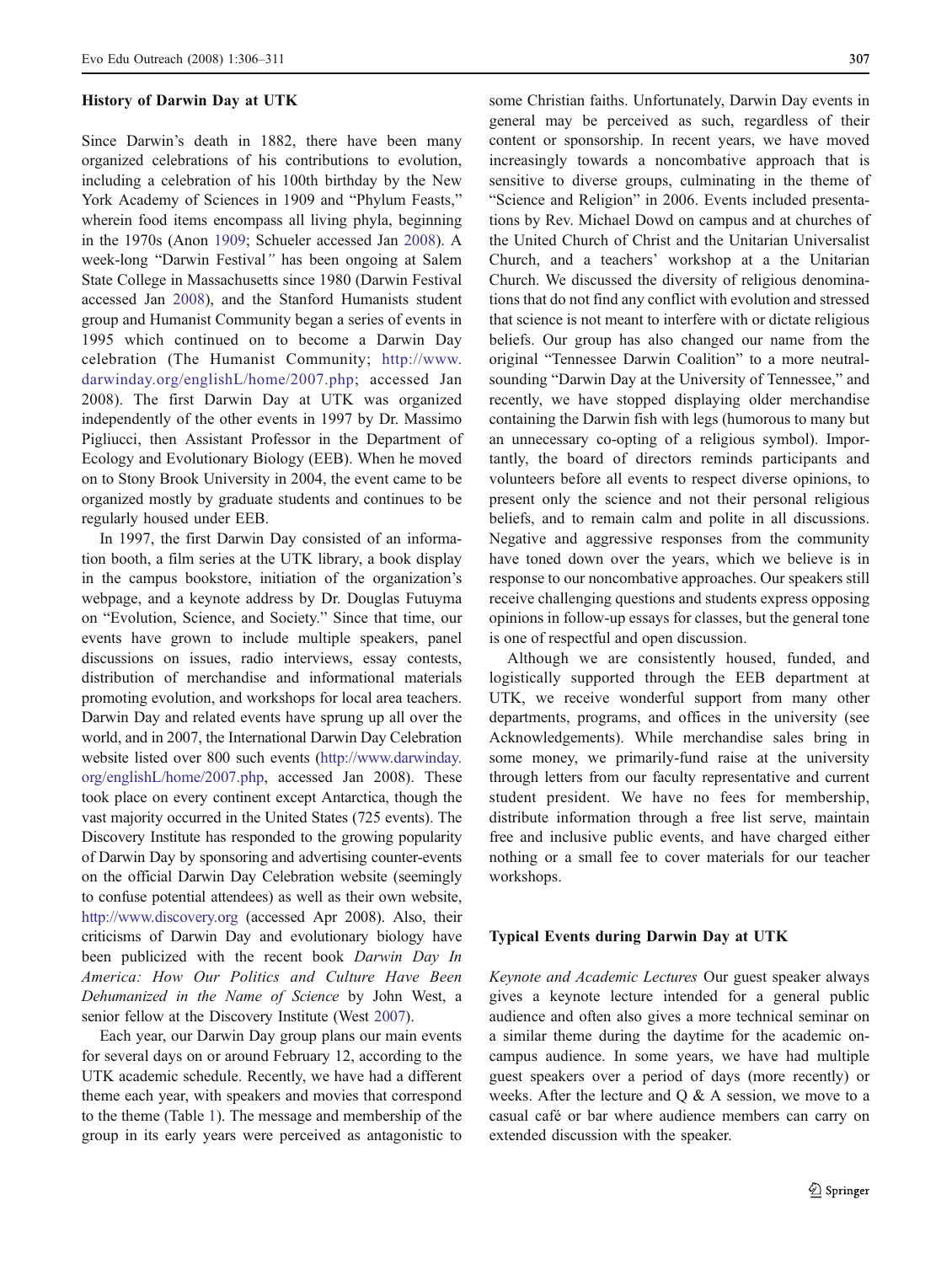| Year                         | Guest speakers                                 | Theme/titles of talks                                                                                                                                                                                                    |
|------------------------------|------------------------------------------------|--------------------------------------------------------------------------------------------------------------------------------------------------------------------------------------------------------------------------|
| 2008                         | Eugenie Scott, Ph.D.                           | Intelligent design: is it science? Should it be taught in schools?                                                                                                                                                       |
| 2007                         | Randolph Nesse, M.D.<br>Paul Ewald, Ph.D.      | Evolution and medicine                                                                                                                                                                                                   |
| 2006                         | Rev. Michael Dowd<br>Tim Berra, Ph.D.          | Evolution and religion<br>Darwin's biography                                                                                                                                                                             |
| 2005                         | Michael Shermer, Ph.D.                         | Science of good and evil: evolutionary origins of morality<br>Why people believe weird things: creationism, holocaust denial, and beyond                                                                                 |
| 2004                         | Stephen Palumbi, Ph.D.                         | Rapid evolution in modern life                                                                                                                                                                                           |
| 2003                         | Ian Tattersall, Ph.D                           | Hominid evolution                                                                                                                                                                                                        |
| 2002                         | Elliot Sober, Ph.D.                            | The design argument<br>Common ancestry and natural selection                                                                                                                                                             |
| 2001                         | Barry Palevitz, Ph.D.                          | Never say uncle: creationism and intelligent design                                                                                                                                                                      |
|                              |                                                | Talks and activities coordinated with university theater's production<br>of "Inherit the Wind"                                                                                                                           |
| 2000. (Spread over 3 months) | Donald Prothero, Ph.D.                         | Does climate drive evolution?<br>Evolution? The fossils say Yes!                                                                                                                                                         |
|                              | Ken Miller, Ph.D.                              | Finding Darwin's God: On the apparent conflict between evolution and religion<br>Organized teachers' workshop—teaching the fact and theory of evolution<br>Meshing classroom practice with science and with common sense |
|                              | Frans de Waal, Ph.D.                           | The rewards of cooperation: Cognitive aspects of primate reciprocity<br>Good natured: the evolution of morality in humans and other animals                                                                              |
|                              | Michael Ruse, Ph.D.                            | Evolutionary ethics: a phoenix arisen?<br>Darwinism and atheism: a marriage made in heaven?                                                                                                                              |
| 1999                         |                                                | Separation of God and Darwin                                                                                                                                                                                             |
| 1998                         | Rev. Barry Lynn                                |                                                                                                                                                                                                                          |
|                              | William Provine, Ph.D.<br>Eugenie Scott, Ph.D. | Evolution: free will and punishment and meaning in life<br>Organized teacher workshop-Teaching evolution: resolving the controversies                                                                                    |
| 1997                         | Douglas Futuyma, Ph.D.                         | Evolution, Science, and Society                                                                                                                                                                                          |

<span id="page-2-0"></span>Table 1 Themes for Darwin Day events at the University of Tennessee, Knoxville, with corresponding guest speakers and titles of talks

Teachers' Workshop The teachers' workshop, mainly targeted at local high school and middle school teachers, may be our most important outreach to the community. The format has varied over the years. Recently, we have offered an evening workshop which provides ideas and resources for teaching evolution and also serves as a support group for local teachers who are often challenged by students, parents, and colleagues within their schools when they teach evolution. Recently, an off-campus location has been used and a minimal registration fee required. We work with the local science teachers and administration to be sure that appropriate paperwork is filled out so teachers can receive in-service credit. Each year, the presentation material is different, and we have provided materials which can be used or converted for classroom use. In 2008, we put together a large packet of handouts (some available at our website, <http://eeb.bio.utk.edu/darwin>), a list of helpful websites, and both science education journal and popular articles on evolution education to distribute. We also distributed copies of the National Academies' newest resource on evolution, "Science, Evolution, and Creationism" (available for free download as a PDF at [http://www.](http://www.nap.edu/sec) [nap.edu/sec\)](http://www.nap.edu/sec). Materials were kindly provided free of charge by the National Center for Science Education (NCSE), and

many of these are available on their website, [http://www.](http://www.ncseweb.org/) [ncseweb.org/.](http://www.ncseweb.org/) The list of websites that we compiled in 2008 is included in Table [2](#page-3-0) and available as live links on our Darwin Day at UTK website.

Information booth In our University Center, we set up an information booth with advertising for our events, Darwin Day merchandise for sale, free informational handouts, and two volunteers to answer questions. We do this the day before and on the first day of the other events, to increase campus awareness of our goals and activities. Our informational handouts are available for download on our website, and others are available online from the American Association for the Advancement of Science, [http://www.](http://www.aaas.org/news/press_room/evolution) [aaas.org/news/press\\_room/evolution,](http://www.aaas.org/news/press_room/evolution) and online (or paper by request) from NCSE.

Documentaries and discussions We show a series of several recent documentaries about evolutionary biology, the history of the social controversy surrounding the science, the life of Charles Darwin, and so on, followed by short discussions led by volunteers. We get teachers from several biology and anthropology courses offered on campus to give extra credit for students attending these and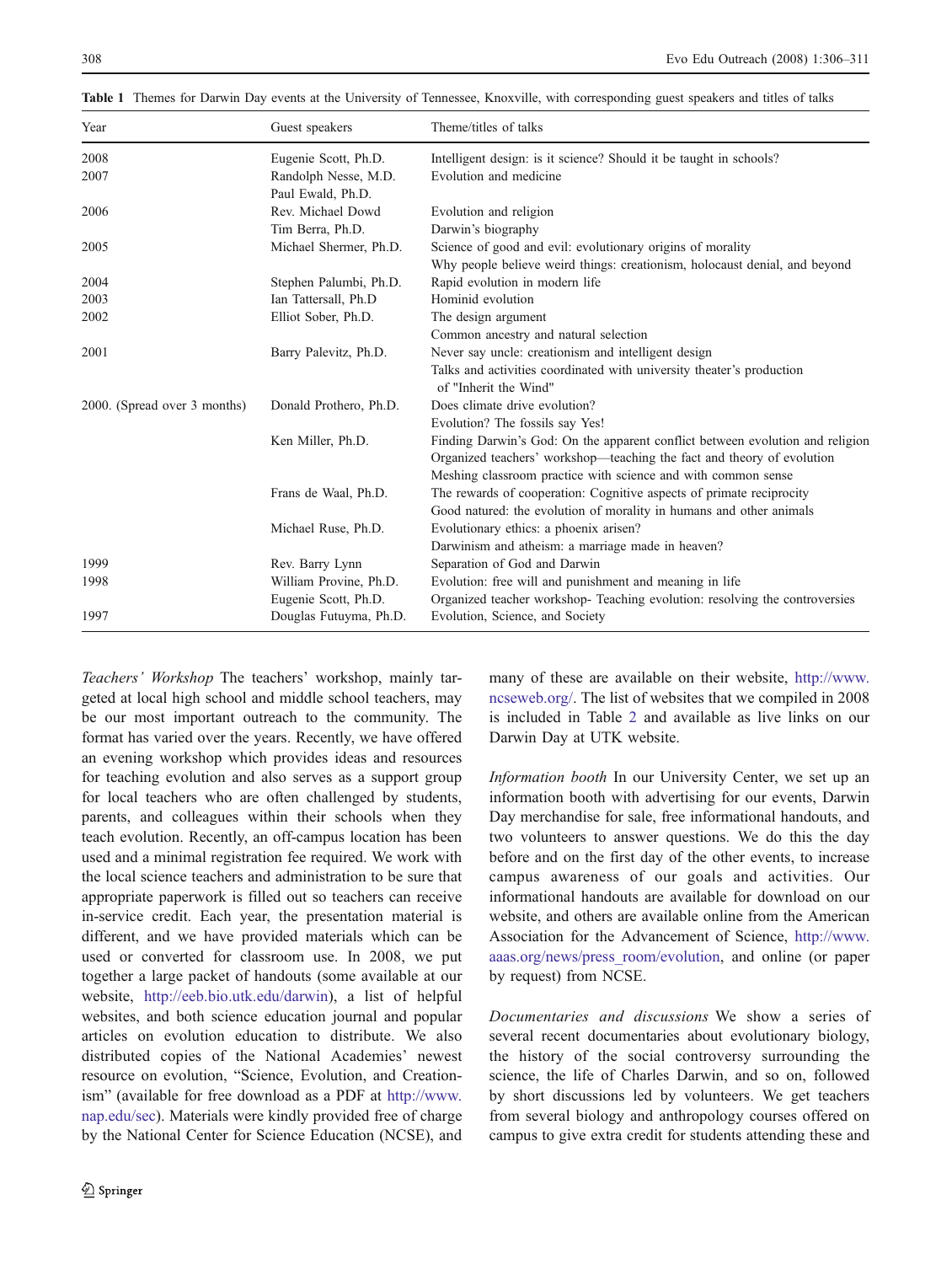#### <span id="page-3-0"></span>Table 2 Online resources for teaching evolution

| Online resources                                                                                                                                                                                                        | Description                                                                                                                                                                                                                               |
|-------------------------------------------------------------------------------------------------------------------------------------------------------------------------------------------------------------------------|-------------------------------------------------------------------------------------------------------------------------------------------------------------------------------------------------------------------------------------------|
| Resources on Evolution at National Center for Science Education<br>http://www.natcenscied.org/article.asp<br>"Cans, Can'ts and Shoulds of Teaching Evolution" http://www.<br>ncseweb2.org/multimedia/nsta06/nsta06.html | Includes articles "Why Teach Evolution?" and "Facing<br>Challenges to Evolution Education"<br>A Powerpoint presentation narrated by Eugenie Scott, executive<br>director of NCSE                                                          |
| Understanding evolution: your one-stop source for information<br>on evolution http://evolution.berkeley.edu/                                                                                                            | A storing house of websites and resources for evolution education;<br>"Teaching evolution" section in the site above includes lesson plans<br>for different class levels                                                                  |
| NOVA "Judgment Day: Intelligent Design on Trial" film http://www.<br>pbs.org/wgbh/nova/id/program.html                                                                                                                  | Watch the entire documentary film online, and see accompanying<br>resources for teachers                                                                                                                                                  |
| Evolution and the Nature of Science Institutes (ENSI) http://www.<br>indiana.edu/~ensiweb/                                                                                                                              | Originally NSF-funded, the ENSI program focuses on teaching<br>teachers about the nature of science and evolution. A site for teachers<br>by other teachers; many classroom-tested exercises                                              |
| Evolution resources from the National Academies http://<br>nationalacademies.org/evolution/                                                                                                                             | Includes several, free, downloadable reports on science standards and<br>teaching evolution, research papers on evolution, and other resources                                                                                            |
| Evolution and the Nature of Science Institutes http://www.indiana.<br>edu/~ensiweb/                                                                                                                                     | Contains lessons and materials for teachers on Nature of science,<br>evolution, Origin of life, and more. You can join a LISTSERV for<br>the group, which regularly sends out news and helpful information.                               |
| Darwin Day Celebration (the main international group) http://www.<br>darwinday.org/                                                                                                                                     | Provides a list of events around the world, extensive educational<br>material, and suggestions on ways to develop Darwin Day<br>celebrations.<br>All participants are encouraged to register their events on this website.                |
| EvoWiki http://wiki.cotch.net/index.php/Main Page                                                                                                                                                                       | Evolution Education Wiki is a free, reader-built encyclopedia of<br>evolution, biology, and origins.                                                                                                                                      |
| National Evolutionary Synthesis Center (NESCent) Education and<br>Outreach Group http://www.nescent.org/eog/                                                                                                            | Communicates the results of evolutionary biology research to the<br>general public and scientific community and works to improve<br>evolution education.                                                                                  |
| Talk.Origins http://www.talkorigins.org/                                                                                                                                                                                | Vast collection of articles that explore the creationism/evolution<br>controversy from a mainstream scientific perspective. Topics include<br>"Evidence for Evolution," "Human Evolution," "An Index to<br>Creationist Claims," and more. |
| McGill Journal of Education http://mje.mcgill.ca/issue/view/54                                                                                                                                                          | Free Online Edition of the journal on Evolution (articles available<br>as PDFs).                                                                                                                                                          |
| of Science http://www.aaas.org/news/press_room/evolution/                                                                                                                                                               | Evolution Resources from the American Academy for the Advancement Includes some video, PDFs, and recent news events and commentaries.                                                                                                     |
| EVOLUTION: Applications in Human Health and Populations<br>(NESCent) http://www.nescent.org/media/nabt2007/index.html                                                                                                   | Based on a recent symposium. Contains video clips, articles,<br>powerpoint talks for use in classrooms, and exercises, all related to<br>human health and disease.                                                                        |
| Evolution Research News http://www.evolutionresearchnews.org/<br>Ken Miller's Evolution webpage http://www.millerandlevine.com/km/evol/ A series of articles and other resources from one of the leading                | Academic guide to evolution news and research.<br>defenders of evolution education in the United States.                                                                                                                                  |
| The Panda's Thumb http://www.pandasthumb.org/                                                                                                                                                                           | A discussion board with recent articles and news on evolution<br>and education.                                                                                                                                                           |
| The complete works of Charles Darwin online http://darwin-online.org.uk/<br>PBS "Evolution" film series http://www.pbs.org/wgbh/evolution/                                                                              | Includes Darwin's writings, biography, and many excellent pictures.<br>Includes short videos from the films, and both teacher and student<br>sections with ideas for activities and discussions on evolution.                             |
| The Clergy Project http://www.butler.edu/clergyproject/rel evol sun.htm                                                                                                                                                 | An endeavor designed to demonstrate that religion and science can<br>be compatible and to elevate the quality of the debate of this issue.                                                                                                |

A list compiled and distributed for the 2008 teachers workshop of Darwin Day at the University of Tennessee, Knoxville; all websites are also available as live links at our website, [http://eeb.bio.utk.edu/darwin/.](http://eeb.bio.utk.edu/darwin/)

other Darwin Day events, and run the film series during the day when more students are on campus. Recent movies that we have found to be well done and appropriate include the seven-part Nova "Evolution" series (2001), "War on Science: Intelligent Design in the Classroom" (2006), "Flock of Dodos" (2007), and "Judgment Day: Intelligent Design on Trial" (2008; some available in part or whole online, see Table 2).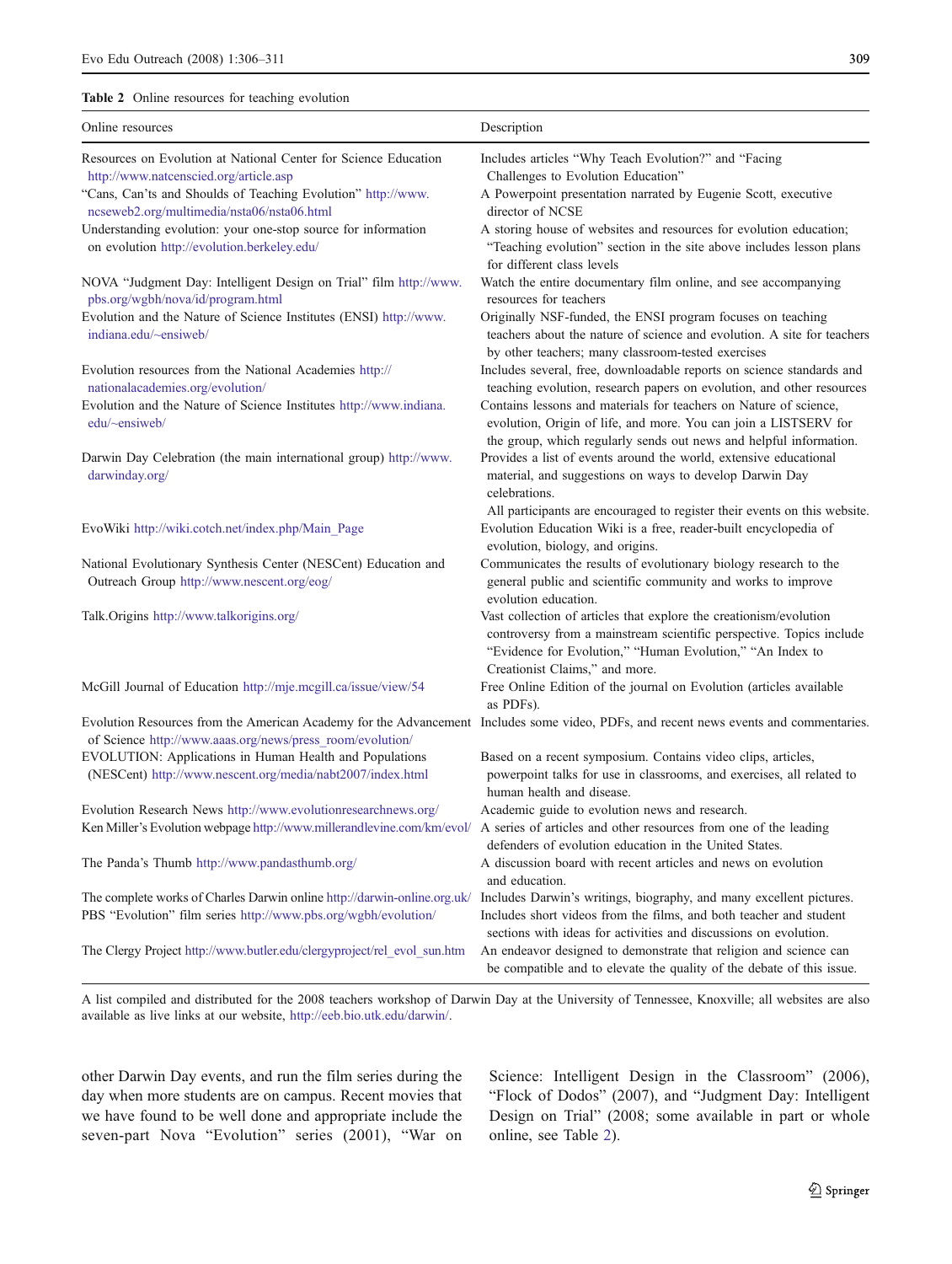Student Essay Contest In some years, we have held an essay contest for students, with questions about evolutionary biology and the nature of science. In 2008, there were different divisions, questions, and prizes for middle and high school and college students. We have university faculty judge the contest, announce the winners and hand out prizes at the keynote lecture, and post the winning essays on our website.

Other Events In 2007, we screened the film "Flock of Dodos" before it was widely released and held a panel discussion afterward led by UTK faculty. We have also had panel discussions and debates on a variety of topics in the earlier days of our organization. One year, our local National Public Radio station had an hour interview and call-in show with our faculty representative and student president on the life and science of Charles Darwin and our Darwin Day events. We also try to be involved in other events throughout the year which relate to evolutionary biology and use our list serve as a way to inform members of relevant happenings.

Advertising Advertising is one of our most time-consuming efforts. Volunteers put up posters on campus and in community centers. This often has to be done twice, separated by 1 week, because the posters are actively torn down and sometimes defaced. We lobby hard to get exposure in the local media, through repeated press releases to TV, radio, and print media. We use our own and several other university LISTSERVS to send out email announcements. Advertising for the teachers' workshop requires knowledge of and coordination with the local science teachers and administrators and science education faculty on our campus. We have a large boulder on campus that is traditionally graffitied and defended from invaders through the wee hours of the night and early morning. One year, we successfully painted the rock with advertisements for Darwin Day, requiring the heroic sacrifice of a night's sleep for volunteers during our already busy schedule of events. Another successful strategy is recruiting faculty who teach introductory biology, anthropology, and other related courses to advertise for our events. We communicate with professors early in the semester (while they are designing syllabi), so that they remind students about and assign extra credit for attending Darwin Day events. Our newest strategy to increase student involvement is starting groups on Facebook.com and Myspace.com.

## Celebrate Darwin Day: Chuck turns 200 in 2009!

I encourage all readers to begin a Darwin Day group and plan events at their institutions. In 2009, the world will celebrate the 200th anniversary of Charles Darwin's birthday, as well as the 150th anniversary of the publication of On the Origin of Species. Faculty and students in colleges and universities can recruit similar resources and hold events similar to those described above. We of Darwin Day at UTK are happy to provide handout materials and organizational timelines to anyone starting a Darwin Day. Each year support should grow, and more people and funding resources can be recruited. The organization and local coordination for the teachers' workshop may be the most challenging to initiate, but reaching teachers is of utmost importance. There is increasing agreement that evolution needs to be presented and discussed even before students reach high school (Fail [2006](#page-5-0)).

Middle and high school teachers and those at other institutions such as museums, libraries, and nature centers can easily modify the above events to fit the time and resources available to them. Museums may present special exhibitions, screen documentaries, and hold lectures. Libraries may showcase a display of books relating to evolutionary biology and Darwin's life. Information displays and bulletin boards can be created by teachers and educators at many institutions. Art, poetry, Darwin impersonations, and essays can be displayed and/or entered in contests. Some have chosen to treat Darwin Day like an actual birthday party, celebrating the event with a birthday cake in class or a barbecue or party. Concerts and bagel brunch discussion groups have been put on for Darwin Day—your imagination is the limit! Examples and ideas for alternative events can be found on the international Darwin Day Celebration website, [www.darwinday.org](http://www.darwinday.org).

A related phenomenon that popped up all over the United States starting in 2006 was "Evolution Sunday," occurring near February 12 at hundreds of churches (also listed on the website above). These church services and activities were meant to demonstrate that evolution and religious faith are compatible. Participating clergy and many members were among those who signed "The Clergy Letter" stating that the majority of Christians find that science and religion are "two very different, but complementary, forms of truth." To learn more about this letter and about organizing an "Evolution Sunday" in conjunction with Darwin Day, visit [http://www.uwosh.edu/colleges/](http://www.uwosh.edu/colleges/cols/rel_evol_sun.htm) [cols/rel\\_evol\\_sun.htm](http://www.uwosh.edu/colleges/cols/rel_evol_sun.htm) (The Clergy Letter Project accessed Jan [2008\)](#page-5-0).

Darwin Day presents a great opportunity to celebrate science and evolutionary biology and introduce the life and scientific contributions of Darwin to people who may not have exposure to these scientifically and historically important issues. I wish you all great success and offer a hand of support for spreading Darwin Day events across the globe to celebrate Chuck's 200th birthday in 2009!